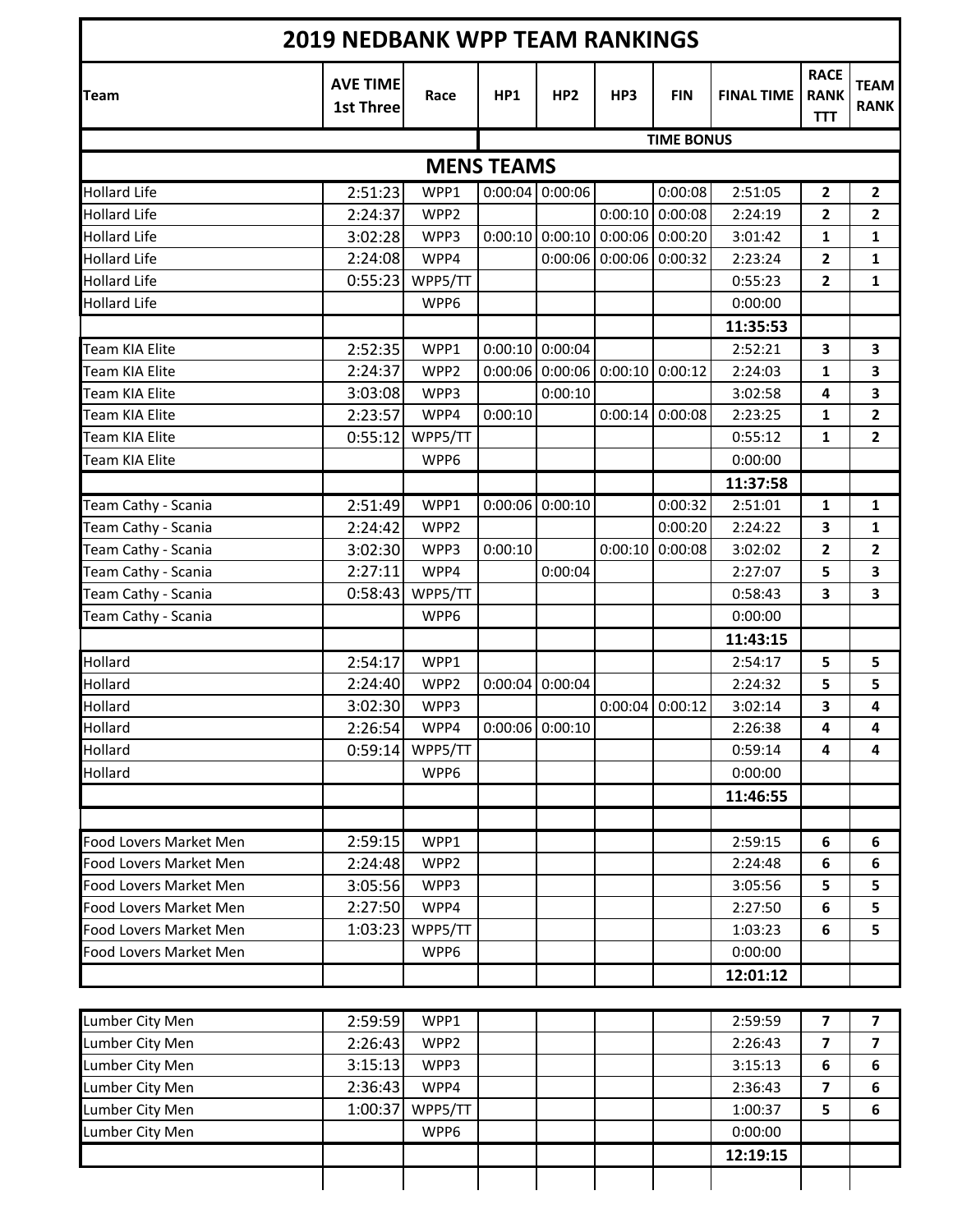| <b>Team</b>               | <b>AVE TIME</b><br><b>1st Three</b> | Race                | HP1     | HP <sub>2</sub>     | HP3     | <b>FIN</b>        | <b>FINAL TIME</b> | <b>RACE</b><br><b>RANK</b> | <b>TEAM</b><br><b>RANK</b> |
|---------------------------|-------------------------------------|---------------------|---------|---------------------|---------|-------------------|-------------------|----------------------------|----------------------------|
|                           |                                     |                     |         |                     |         |                   |                   | <b>TTT</b>                 |                            |
| Legacy of love foundation | 3:14:31                             | WPP1                |         |                     |         |                   | 3:14:31           | 8                          | 8                          |
| Legacy of love foundation | 2:42:31                             | WPP <sub>2</sub>    |         |                     |         |                   | 2:42:31           | 9                          | 8                          |
| Legacy of love foundation | 3:22:04                             | WPP3                |         |                     |         |                   | 3:22:04           | 7                          | 7                          |
| Legacy of love foundation | 2:42:38                             | WPP4                |         |                     |         |                   | 2:42:38           | 9                          | $\overline{\mathbf{z}}$    |
| Legacy of love foundation | 1:05:42                             | WPP5/TT             |         |                     |         |                   | 1:05:42           | 7                          | 7                          |
| Legacy of love foundation |                                     | WPP6                |         |                     |         |                   | 0:00:00           |                            |                            |
|                           |                                     |                     |         |                     |         |                   | 13:07:25          |                            |                            |
| Pupkewits Megabuild Team  | 3:18:57                             | WPP1                |         |                     |         |                   | 3:18:57           | 9                          | 9                          |
| Pupkewits Megabuild Team  | 2:39:30                             | WPP <sub>2</sub>    |         |                     |         |                   | 2:39:30           | 8                          | 9                          |
| Pupkewits Megabuild Team  | <b>DNF</b>                          | WPP3                |         |                     |         |                   | <b>DNF</b>        | <b>DNF</b>                 | 9                          |
| Pupkewits Megabuild Team  | 2:38:51                             | WPP4                |         |                     |         |                   | 2:38:51           | 8                          | 9                          |
| Pupkewits Megabuild Team  | 1:09:45                             | WPP5/TT             |         |                     |         |                   | 1:09:45           | 8                          | 8                          |
| Pupkewits Megabuild Team  |                                     | WPP6                |         |                     |         |                   | 0:00:00           |                            |                            |
|                           |                                     |                     |         |                     |         |                   | 9:47:03           |                            |                            |
|                           |                                     |                     |         |                     |         |                   |                   |                            |                            |
| <b>Team NCCS</b>          | 2:53:28                             | WPP1                |         |                     |         |                   | 2:53:28           | 4                          | 4                          |
| <b>Team NCCS</b>          | 2:24:45                             | WPP2                | 0:00:10 | 0:00:10             |         |                   | 2:24:25           | 4                          | 4                          |
| <b>Team NCCS</b>          | <b>DNS</b>                          | WPP3                |         |                     |         |                   | <b>DNS</b>        | <b>DNS</b>                 | 8                          |
| <b>Team NCCS</b>          | 2:25:55                             | WPP4                | 0:00:04 |                     |         |                   | 2:25:51           | 3                          | 8                          |
| <b>Team NCCS</b>          | <b>DNS</b>                          | WPP5/TT             |         |                     |         |                   | 0:00:00           | <b>DNS</b>                 | 9                          |
| <b>Team NCCS</b>          |                                     | WPP6                |         |                     |         |                   | 0:00:00           |                            |                            |
|                           |                                     |                     |         |                     |         |                   | 7:43:44           |                            |                            |
|                           |                                     | <b>WOMENS TEAMS</b> |         |                     |         |                   |                   |                            |                            |
| Team                      | <b>AVE TIME</b>                     | Race                | HP1     | HP <sub>2</sub>     | HP3     | <b>FIN</b>        | <b>FINAL TIME</b> | <b>RACE</b>                | <b>TEAM</b>                |
|                           |                                     |                     |         |                     |         | <b>TIME BONUS</b> |                   |                            |                            |
| <b>Foodlovers Market</b>  | 2:28:25                             | WPP1                | 0:00:14 | 0:00:10             |         | 0:00:20           | 2:27:41           | 1                          | 1                          |
| <b>Foodlovers Market</b>  | 2:04:00                             | WPP2                |         | $0:00:16$ $0:00:16$ | 0:00:16 | 0:00:20           | 2:02:52           | 1                          | 1                          |
| <b>Foodlovers Market</b>  | 2:26:15                             | WPP3                |         | $0:00:14$ 0:00:06   |         | 0:00:08           | 2:25:47           | 2                          | 1                          |
| Foodlovers Market         | 2:12:16                             | WPP4                |         | $0:00:10$ $0:00:10$ |         | 0:00:08           | 2:11:48           | $\mathbf{z}$               | 1                          |
| <b>Foodlovers Market</b>  | 1:07:34                             | WPP5/TT             |         |                     |         |                   |                   |                            | $\mathbf{1}$               |
| <b>Foodlovers Market</b>  |                                     | WPP6                |         |                     |         |                   | 1:07:34           | $\mathbf{1}$               |                            |
|                           |                                     |                     |         |                     |         |                   | 0:00:00           |                            |                            |
|                           |                                     |                     |         |                     |         |                   | 10:15:42          |                            |                            |
| MyLife powered by Hollard | 2:28:53                             | WPP1                |         | 0:00:06 0:00:04     |         | 0:00:12           | 2:28:31           | $\mathbf{2}$               | 2                          |
| MyLife powered by Hollard | 2:03:54                             | WPP2                | 0:00:04 | 0:00:04             |         | 0:00:20           | 2:03:26           | 2                          | $\mathbf{2}$               |
| MyLife powered by Hollard | 2:26:25                             | WPP3                |         |                     |         |                   | 2:26:25           | 4                          | 2                          |
| MyLife powered by Hollard | 2:13:17                             | WPP4                |         |                     |         |                   | 2:13:17           | 4                          | 2                          |
| MyLife powered by Hollard | 1:11:04                             | WPP5/TT             |         |                     |         |                   | 1:11:04           | 3                          | 2                          |
| MyLife powered by Hollard |                                     | WPP6                |         |                     |         |                   | 0:00:00           |                            |                            |
|                           |                                     |                     |         |                     |         |                   | 10:22:44          |                            |                            |
| <b>Lumber City</b>        | 2:32:10                             | WPP1                |         |                     |         |                   | 2:32:10           | 3                          | 3                          |
| <b>Lumber City</b>        | 2:04:04                             | WPP2                |         |                     |         |                   | 2:04:04           | 3                          | 3                          |
| <b>Lumber City</b>        | 2:26:13                             | WPP3                |         |                     |         | 0:00:12           | 2:26:01           | 3                          | 3                          |
| <b>Lumber City</b>        | 2:12:03                             | WPP4                |         | 0:00:06 0:00:04     |         |                   | 2:11:53           | 3                          | 3                          |
| <b>Lumber City</b>        | 1:08:47                             | WPP5/TT             |         |                     |         |                   | 1:08:47           | $\mathbf{2}$               | 3                          |
| <b>Lumber City</b>        |                                     | WPP6                |         |                     |         |                   | 0:00:00           |                            |                            |
|                           |                                     |                     |         |                     |         |                   | 10:22:55          |                            |                            |
|                           |                                     |                     |         |                     |         |                   |                   |                            |                            |
|                           |                                     |                     |         |                     |         |                   |                   |                            |                            |
|                           |                                     |                     |         |                     |         |                   |                   |                            |                            |
|                           |                                     |                     |         |                     |         |                   |                   |                            |                            |